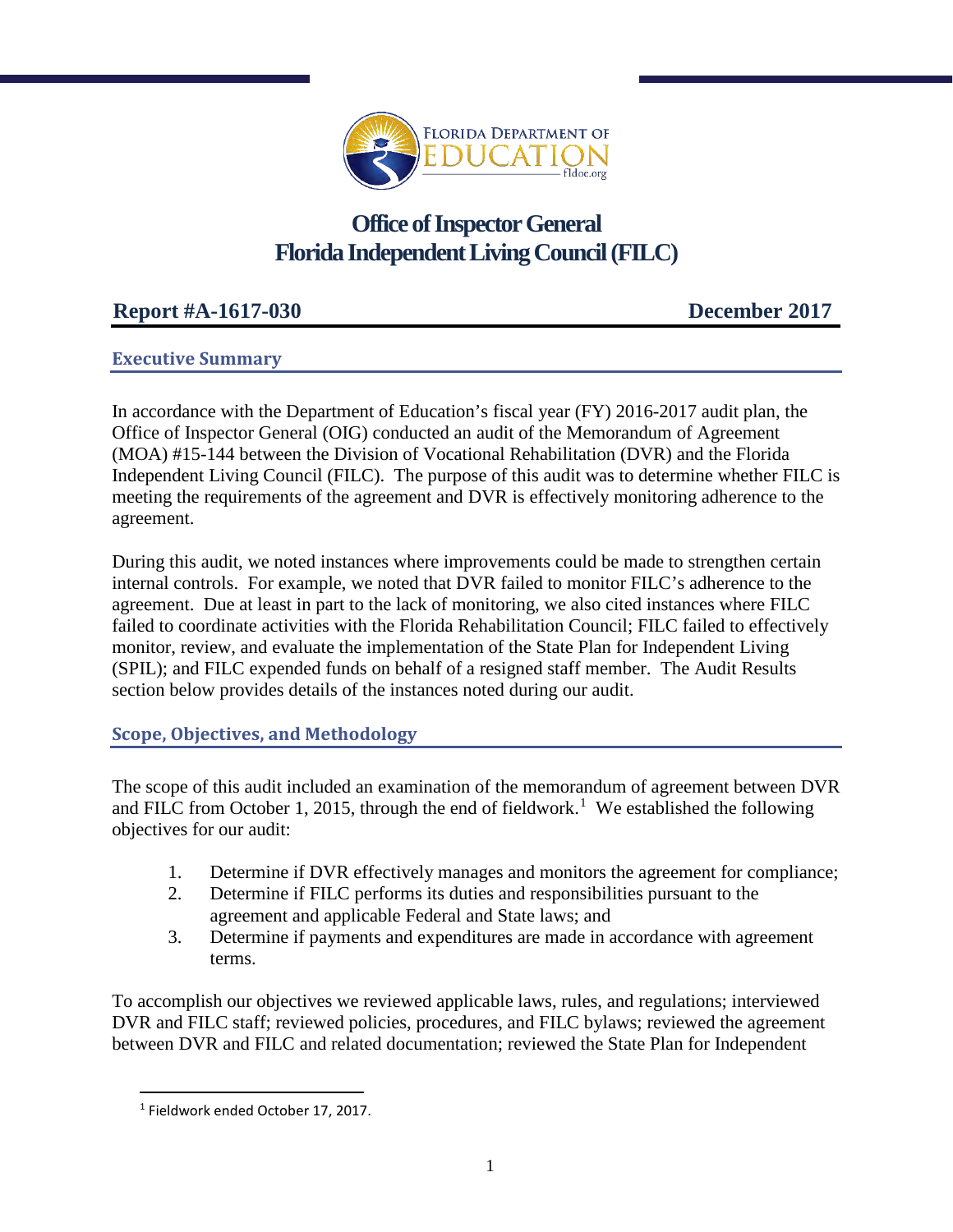Living; reviewed submitted invoices; reviewed a sample of expenditures and related documents; reviewed FILC meeting minutes; and reviewed FILC hours of operation.

## **Background**

Section 413.395, Florida Statutes, created the Florida Independent Living Council (FILC) to assist the Division of Vocational Rehabilitation (DVR) and the Division of Blind Service (DBS) in the expansion and development of statewide independent living policies, programs, and concepts and to recommend improvement for such programs and services. Per statute, the council functions independently and is assigned to the division for administrative purposes only. FILC is a non-profit organization whose mission is to advance the civil rights of people with disabilities through advocating for systematic changes. DVR and DBS entered into Memorandum of Agreement (MOA) #15-144 with FILC for the period of October 1, 2014, through September 30, 2016, to administer funds appropriated by the Florida Legislature. The MOA was extended from October 1, 2016, through September 30, 2017, with Amendment #2.

MOA #15-144 includes a total annual budget of \$410,820.00, of which DVR shall make available \$395,820.00 to FILC in twelve equal monthly installments upon receipt of monthly deliverable documentation.

### **Audit Results**

Finding 1: DVR failed to monitor FILC's adherence to the agreement.

Section V. of MOA #15-144 states, "The parties agree that each shall comply with all applicable Federal and State laws and regulations throughout the Term."

Section I. of MOA #15-144 states, "Throughout the Term, the Council agrees to continue monitoring, reviewing, and evaluating implementation of the State Plan, and shall continue performing all of its other duties and responsibilities pursuant to applicable Federal and State laws and regulations. Specifically, the Council agrees that it shall:

2. Monitor, review and evaluate the implementation of the State Plan;

3. Coordinate activities with the Florida Rehabilitation Council and other councils that address the needs of specific disability populations and issues under other Federal law; 9. Ensure that funds provided pursuant to the Agreement are expended in accordance with the applicable provisions of the State of Florida Reference Guide for State Expenditures, 34 CFR 76.530, 34 CFR 80.22, and the applicable Office of Management and Budget Circulars, including but not limited to, A-122 and A-133, as amended or superseded; and

10. Ensure that the Council is available to the general public for a minimum of 1,560 hours during each fiscal year (October 1-September 30) covered by this Agreement."

In addition, Section III, A of MOS #15-144, states "No later than 30 days after the close of monthly business the Council shall submit to the Vocational Rehabilitation Contract Manager a summary of the number of hours of FILC operations during the month." FILC was required to operate a minimum of 78 hours per month, with an average of 130 projected hours per month.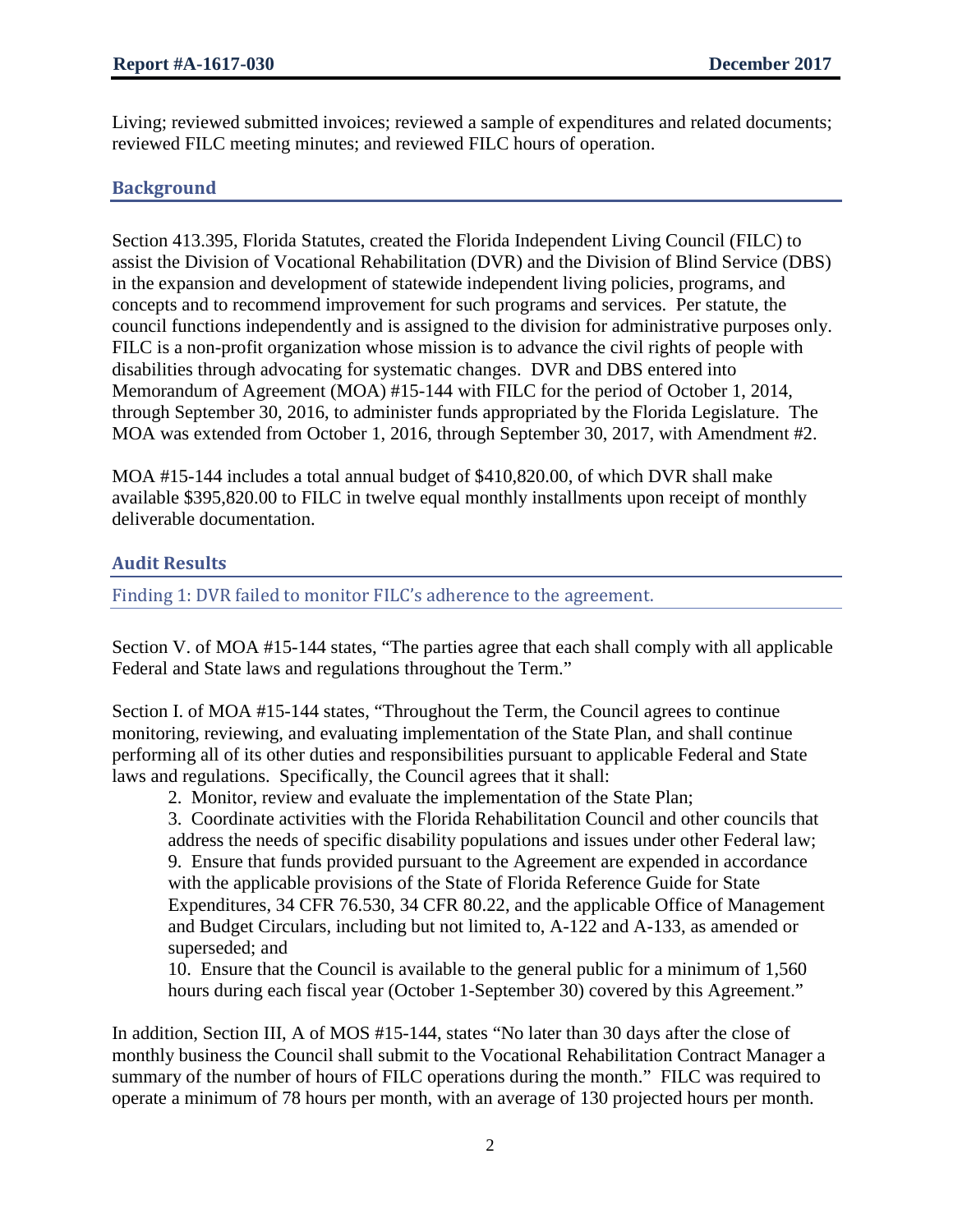We reviewed MOA #15-144 and related documents to determine if DVR effectively monitored FILC's adherence to the agreement. We determined DVR did not effectively monitor the agreement and, as a result, did not identify FILC's noncompliance with its required duties and responsibilities in certain instances. Due to the lack of monitoring, DVR did not ensure FILC coordinated activities with the Florida Rehabilitation Council (Finding 2); DVR did not ensure FILC effectively monitored, reviewed, and evaluated the implementation of the SPIL (Finding 3); and DVR did not identify instances in which FILC expended funds on behalf of a resigned staff member (Finding 4). The subsequent results sections below provide details of the instances noted.

We also noted that DVR did not review supporting documentation for the submitted hours of operation to ensure FILC was available to the public in accordance with agreement terms. The lack of monitoring led to DVR failing to identify discrepancies between the reported hours and actual hours of operation. DVR also did not review supporting documents for the submitted itemized expenditure reports. This led to DVR failing to identify various instances where FILC failed to adhere to the travel guidelines when reimbursing travelers. Lack of monitoring could lead to the expenditure of funds for items that do not meet the intent of the agreement.

Per DVR staff, the lack of monitoring was due to a contentious past relationship with FILC.

### *Recommendation*

We recommend DVR monitor adherence to the agreement and review supporting documentation to ensure FILC is meeting the Council's responsibilities as stated in the agreement. We additionally recommend DVR review expenditures quarterly to ensure payments are made in accordance with agreement terms and state and department requirements for expenditures.

### *DVR Management Response*

Concur. DVR will develop a review tool to assist in monitoring both VR and FILC's compliance with contractual and legislative responsibilities. Some of the items included in the tool include, a review of progress on the state plan; a review of the progress on the development of the 2020 SPIL; and a review of the FILC's collaboration with other disability organizations in Florida.

DVR will immediately begin reviewing quarterly expenditures to ensure payments are made in accordance with the agreement, as well as state and department requirements for expenditures.

Finding 2: FILC failed to coordinate activities with the Florida Rehabilitation Council (FRC) in accordance with agreement terms.

Section I. 3, of MOA #15-144 states, "Specifically, the Council agrees that it shall coordinate activities with the Florida Rehabilitation Council and other councils that address the needs of specific disability populations and issues under other Federal law."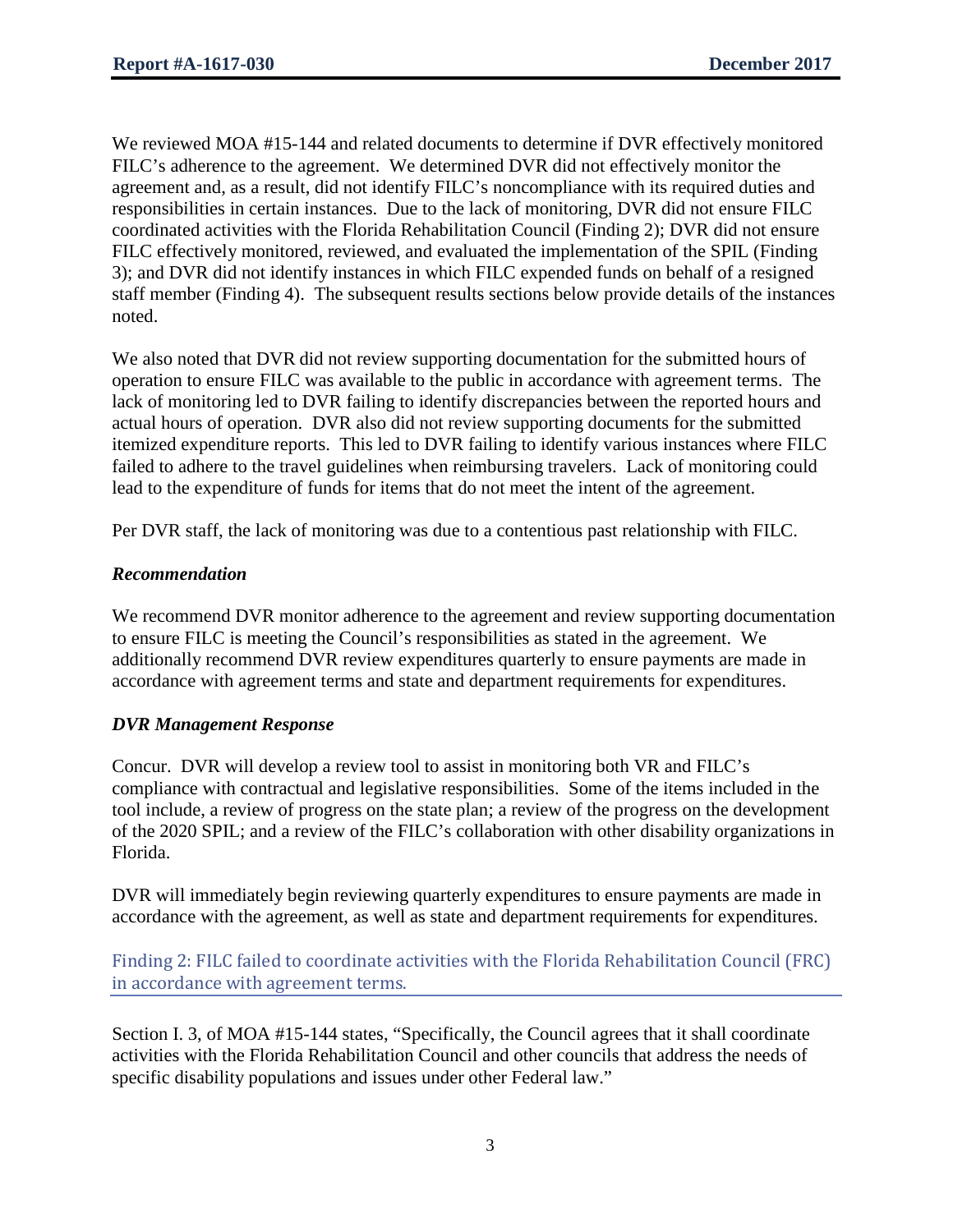We requested documentation of FILC's coordinated activities with the Florida Rehabilitation Council (FRC) and other councils to address the needs of specific disability populations during the period of October 1, 2015, until present. FILC was unable to provide documentation of coordinated activities with the FRC or any other councils that address the needs of specific disability populations, with the exception of having one board member who is a member of the Florida Alliance for Assistive Technology board.

Per FILC staff, in the past FILC had joint council members with FRC. When terms expired, the Governor did not make timely appointments to the FILC and gaps occurred. The Governor's office has not yet replaced the appointee. FILC staff discussed the potential of having staff from FILC attend FRC meetings to represent FILC as a non-voting member. Lack of coordinated activities with FRC could lead to FILC not adequately addressing the needs of specific disability populations.

### *Recommendation*

We recommend FILC ensure, and document, coordination of activities with FRC and other councils that address the needs of specific disability populations and issues.

### *FILC Management Response*

FILC concurs that coordination is not happening; however, it is dependent on the Governor to make joint appointment to both councils. FILC met on December 5, 2017, and adopted the following motion to address this finding. It was decided that a special committee would be formed to develop written policy to support this motion passed by the council.

MOTION: Council member or FILC staff will attend FRC meetings until Governor has officially appointed an FRC representative. FILC will cover expenses for travel and report will be made on FRC activities at the regular FILC meeting following the FRC meeting.

Finding 3: FILC failed to effectively monitor, review, and evaluate the implementation of the State Plan for Independent Living (SPIL).

Section I. 2, of MOA #15-144 states, "Specifically, the Council agrees that it shall monitor, review, and evaluate the implementation of the State Plan."

Per FILC staff, FILC created a State Plan of Independent Living (SPIL) committee to address the requirement to monitor, review, and evaluate the implementation of the SPIL in July 2017, after initiation of the audit. FILC was unable to provide sufficient documentation of monitoring, reviewing, or evaluating the implementation of the State Plan subsequent to October 2016. According to FILC leadership, the delay in establishing the committee was due to a lack of council members.

The SPIL committee met July 14, 2017, to schedule ongoing meetings and determine direction and evaluation methodology. We reviewed the SPIL committee meeting notes and determined the notes did not contain evidence of discussion of monitoring, reviewing, or evaluating the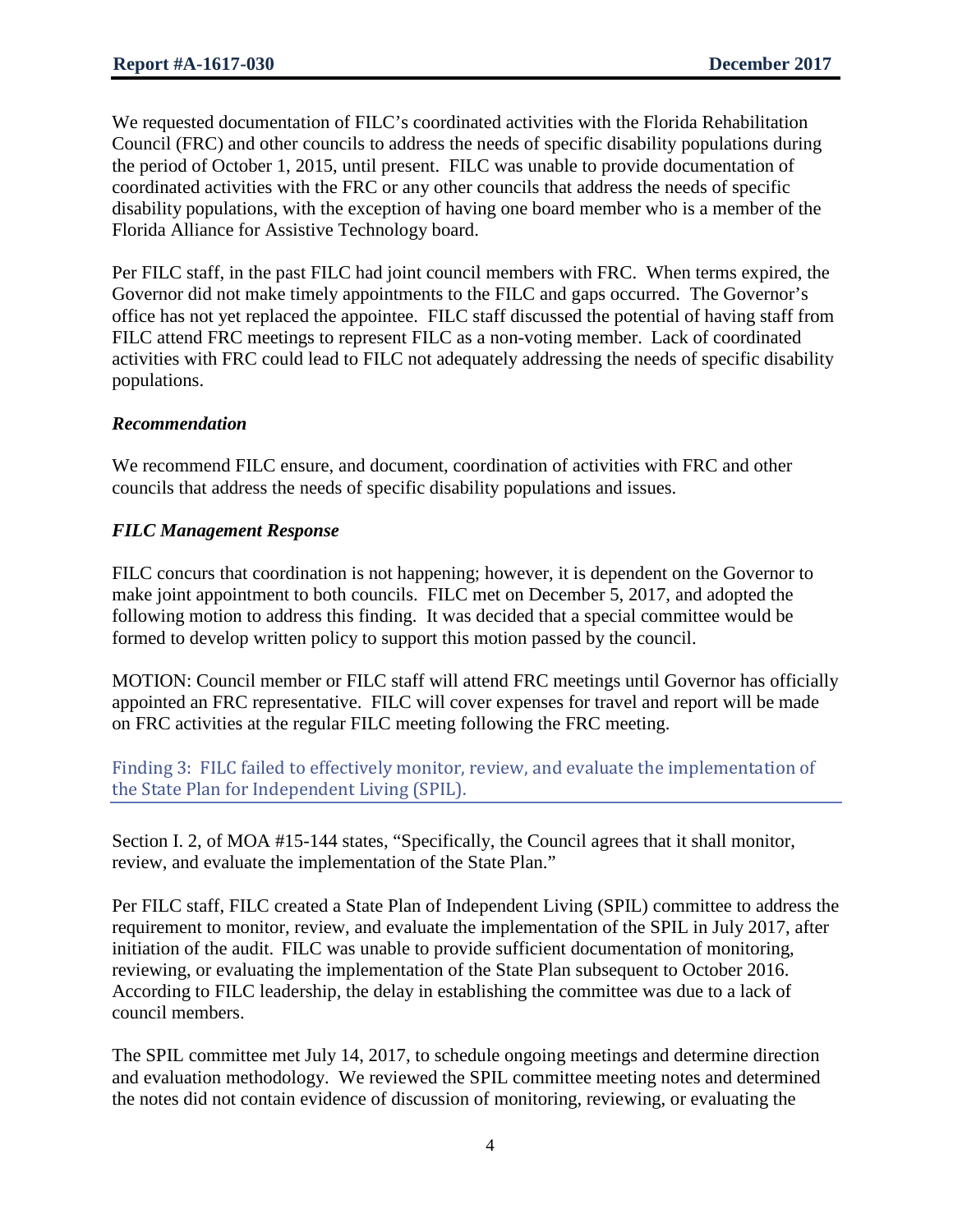implementation of the SPIL. In addition, FILC did not have policies and procedures on how to monitor the implementation of the SPIL. Per FILC, a plan for better monitoring the SPIL is needed.

Failing to effectively monitor, review, and evaluate the implementation of the SPIL could lead to the goals and the objectives of the SPIL not being achieved.

#### *Recommendation*

We recommend FILC effectively monitor, review, and evaluate the implementation of the SPIL and develop policies and procedures outlining how that should occur.

#### *FILC Management Response*

Concur; however, this is a challenge when the FILC has no authority over the CILs to assure they follow or report accurately their activities on the SPIL. DVR has obligation to assure CILs are carrying out their contract obligations. FILC met on December 5, 2017, and adopted the following motion to address this finding. It was decided that a special committee would be formed to develop written policy to support this motion passed by the council.

FILC SPIL Committee met on November 28, 2017, and will continue to meet on the 4th Tuesday (alternate date in cases of holiday or conflicts in schedule) monthly to review and monitor the SPIL. Minutes will be kept of each meeting. Recommendations to the full council will be made on determining quality assurance measures. Training will be developed for the CILs to better complete report forms and will be delivered at the Statewide IL Conference to be held on May 16-17.

MOTION: Provide SPIL Committee meeting schedule, produce minutes, determine quality assurance, develop training related to the SPIL and of its reporting in collaboration with Network of Centers to use for training at the Independent Living Conference in May 2018.

### Finding 4: FILC expended funds on behalf of a resigned staff member.

Section III. B., of MOA #15-144 states, "No later than 30 days after the close of each quarter the Council shall submit to the Vocational Rehabilitation Contract Manager the following documents in sufficient detail for proper pre-audit and post-audit thereof

- 1. Quarterly itemized expenditure reports for the quarter and year-to-date periods.
- 2. Quarterly budget reconciliations for each quarter and year-to-date periods.
- 3. Quarterly Community Activities Table for FILC Activities."

Section I. 9, of MOA #15-144 states, "Specifically, the Council agrees that it shall ensure that funds provided pursuant to this Agreement are expended in accordance with applicable provisions of the State of Florida Reference Guide for State Expenditures, 34 CFR 76.530, 34 CFR 80.22, and the applicable Office of Management and Budget Circulars, including but not limited to, A-122 and A-133, as amended or superseded."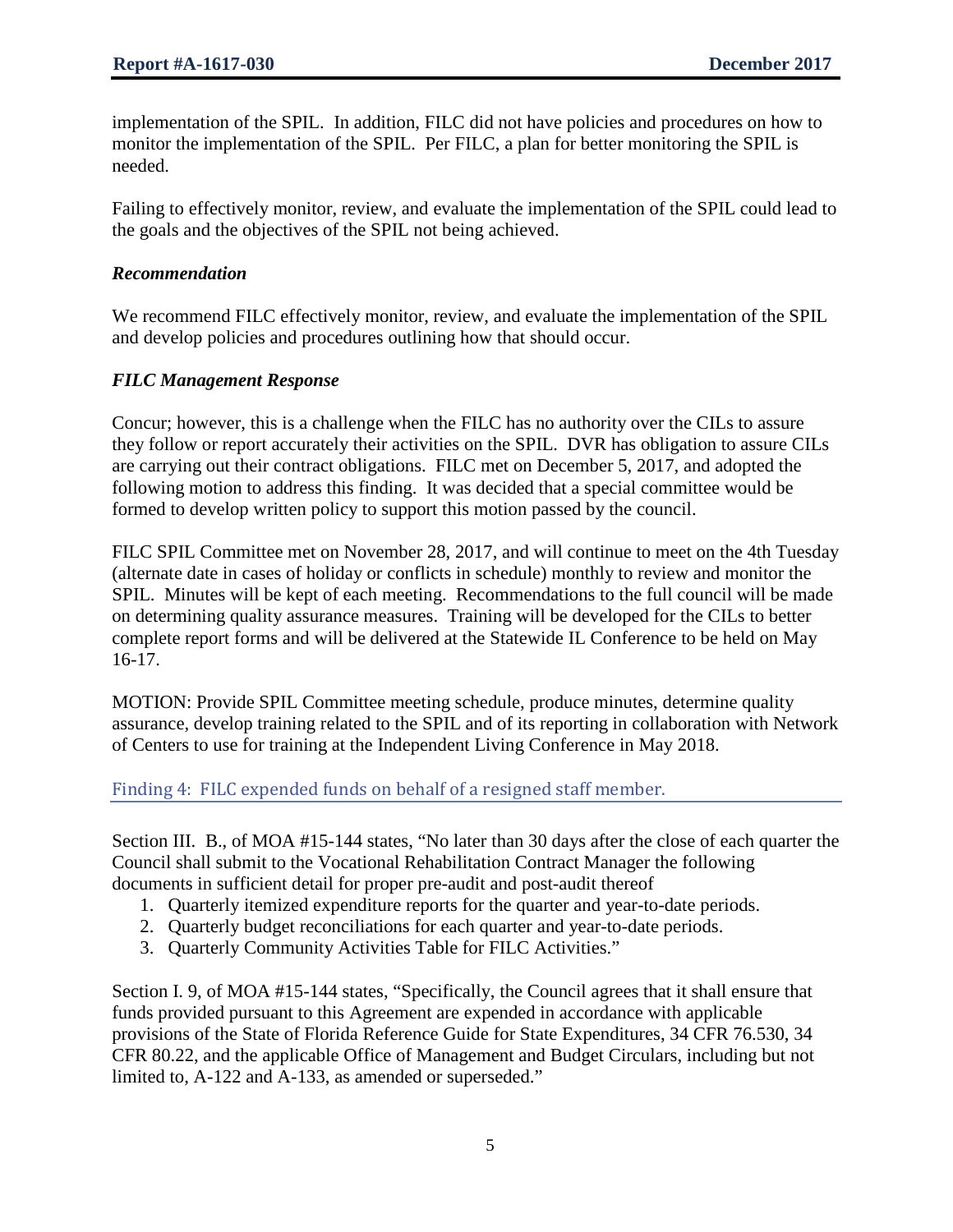We reviewed the quarterly expenditure reports and budget reconciliations from October 1, 2015, through March 31, 2017, and supporting documentation. We determined that FILC paid \$6,917.98 on behalf of the previous Executive Director after her resignation on November 6, 2015. See Table 2. FILC stated that there were some discussions during the November 6, 2015, board meeting regarding retaining the previous Executive Director to provide consulting services; however, there was no evidence of an agreement between the parties. Effective October 1, 2016, the current Executive Director stopped all payments for benefits and reimbursements to the former Executive Director.

Table 2: Payments made after the resignation of the Executive Director

| Health      | Life              | Cell     | Dental   | Retirement   Payroll |                                       | Travel/PCA   Grand |              |
|-------------|-------------------|----------|----------|----------------------|---------------------------------------|--------------------|--------------|
| Insurance I | Insurance   phone |          |          |                      |                                       | /Other*            | <b>Total</b> |
| \$128.61    | \$477.00          | \$647.96 | \$652.95 | \$598.96             | $\frac{1}{2}$ \$2,475.79   \$1,936.71 |                    | \$6,917.98   |

\*PCA-Personal Care Assistance for travel. Other-ink cartridge for personal printer

#### *Recommendation*

We recommend FILC ensure all expenditures are made in accordance with agreement terms.

### *FILC Management Response*

Concur. FILC met on December 5, 2017, and adopted the following motion to address this finding. It was decided that a special committee would be formed to develop written policy to make clear policies to assure this does not happen in the future.

MOTION: We agree with the recommendation and will implement a policy and procedure to correct and will provide said policy and procedure within six months.

### **Closing Comments**

The Office of the Inspector General would like to recognize and acknowledge the DVR office and staff and the FILC staff for their assistance during the course of this audit. Our fieldwork was facilitated by the cooperation and assistance extended by all personnel involved.